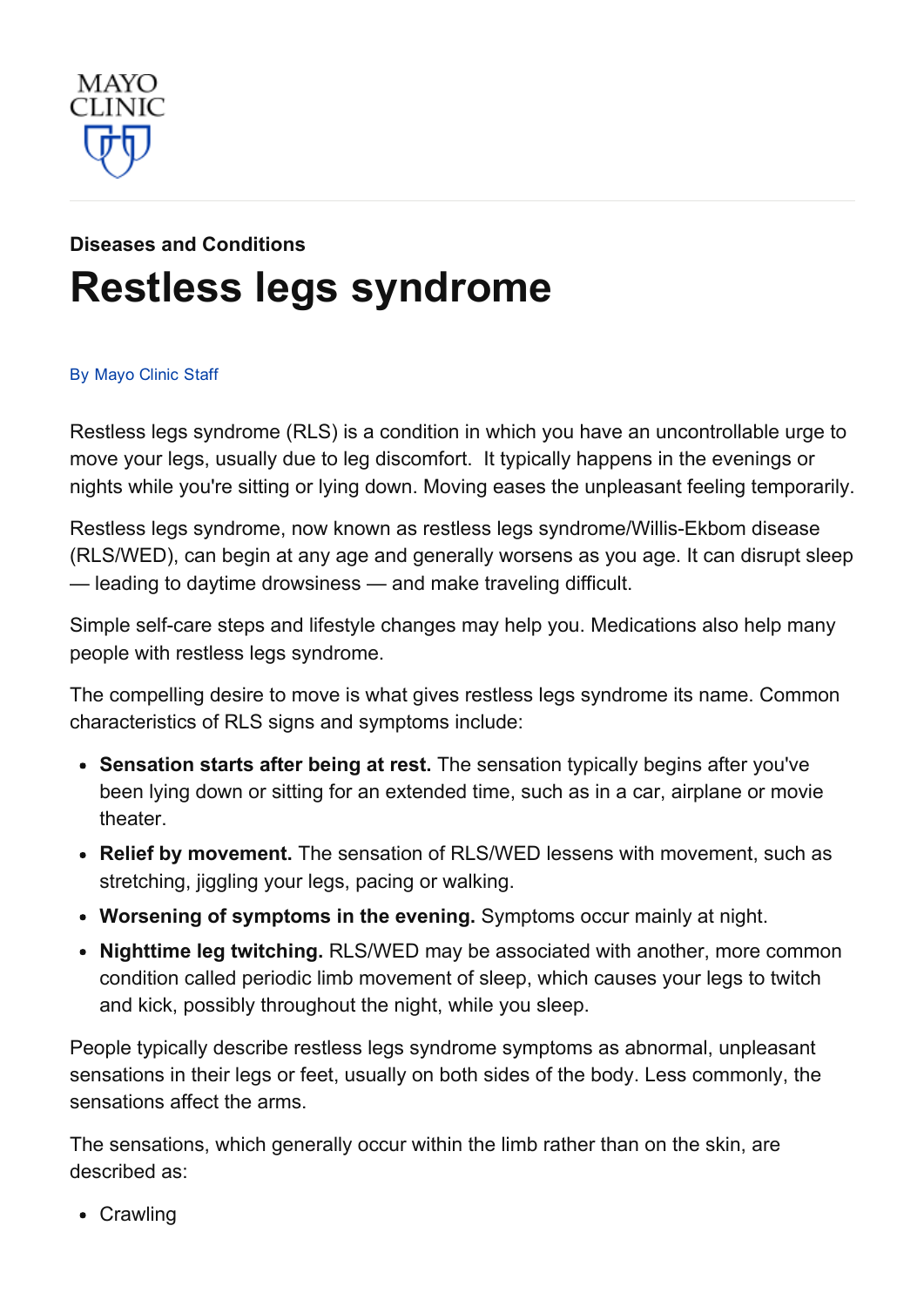- Creeping
- Pulling
- Throbbing
- Aching
- $\bullet$  Itching

Sometimes the sensations seem to defy description. Affected people usually don't describe the condition as a muscle cramp or numbness. They do, however, consistently describe the desire to move their legs.

It's common for symptoms to fluctuate in severity. In some cases, symptoms disappear for periods of time, then recur.

#### When to see a doctor

Some people with restless legs syndrome never seek medical attention because they worry they won't be taken seriously. Some doctors wrongly attribute symptoms to nervousness, stress, insomnia or muscle cramps.

But RLS/WED has received attention and focus from the media and medical community in recent years, making more people aware of the condition.

If you think you may have RLS/WED, call your doctor.

Often, there's no known cause for restless legs syndrome. Researchers suspect the condition may be due to an imbalance of the brain chemical dopamine, which sends messages to control muscle movement.

#### **Heredity**

Sometimes RLS/WED runs in families, especially if the condition starts before age 50. Researchers have identified sites on the chromosomes where genes for RLS/WED may be present.

## **Pregnancy**

Pregnancy or hormonal changes may temporarily worsen RLS/WED signs and symptoms. Some women get RLS/WED for the first time during pregnancy, especially during their last trimester. However, signs and symptoms usually disappear after delivery.

RLS/WED can develop at any age, even during childhood. The disorder is more common with increasing age and more common in women than in men.

Restless legs syndrome usually isn't related to a serious underlying medical problem. However, RLS/WED sometimes accompanies other conditions, such as:

• Peripheral neuropathy. This damage to the nerves in your hands and feet is sometimes due to chronic diseases such as diabetes and alcoholism.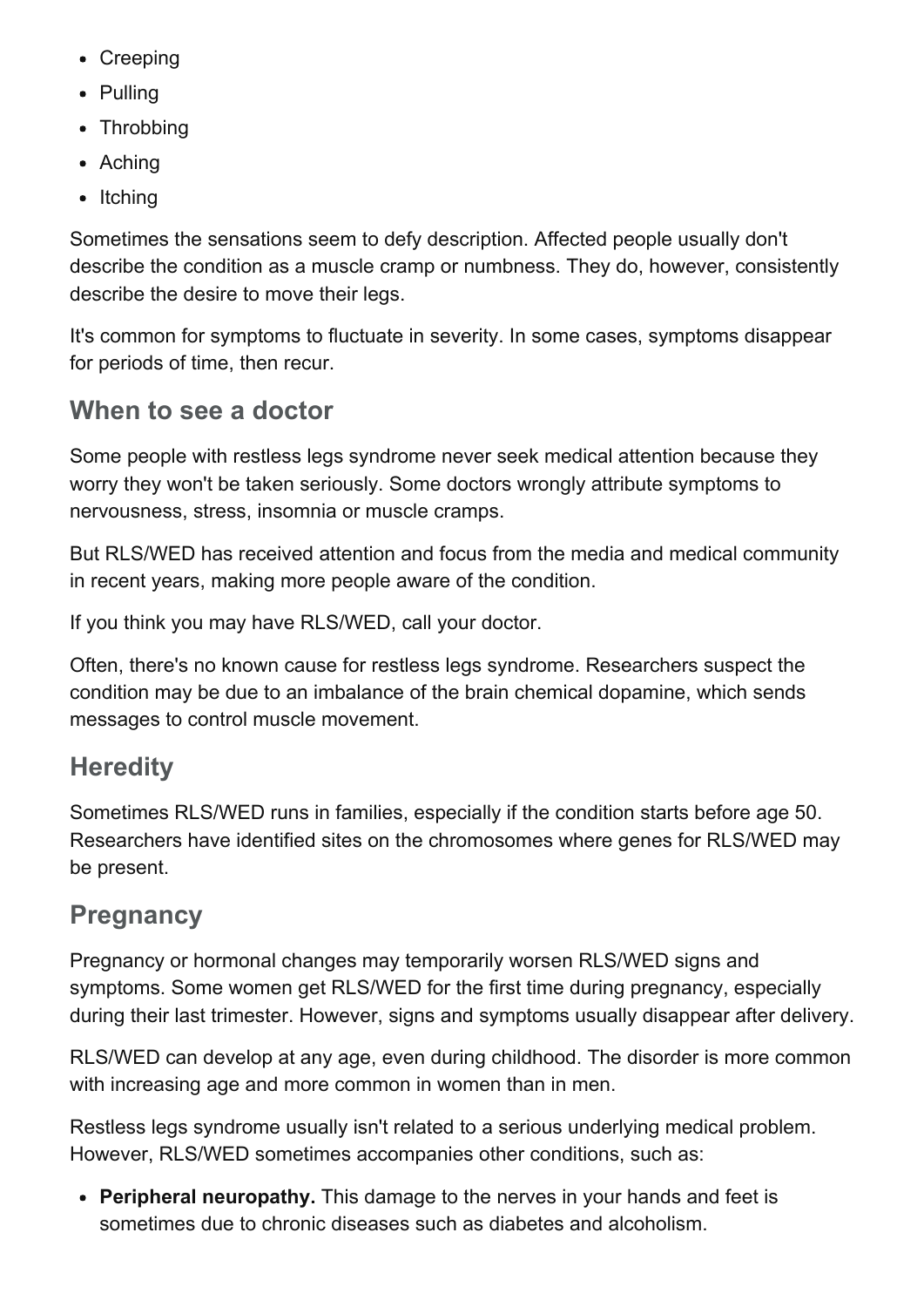- Iron deficiency. Even without anemia, iron deficiency can cause or worsen RLS/WED. If you have a history of bleeding from your stomach or bowels, experience heavy menstrual periods or repeatedly donate blood, you may have iron deficiency.
- Kidney failure. If you have kidney failure, you may also have iron deficiency, often with anemia. When kidneys don't function properly, iron stores in your blood can decrease. This, with other changes in body chemistry, may cause or worsen RLS/WED.

Although RLS/WED doesn't lead to other serious conditions, symptoms can range from barely bothersome to incapacitating. Many people with RLS/WED find it difficult to fall or stay asleep.

Severe RLS/WED can cause marked impairment in life quality and can result in depression. Insomnia may lead to excessive daytime drowsiness, but RLS/WED may prevent you from daytime napping.

If you have signs and symptoms of restless legs syndrome, make an appointment with your doctor. After an initial evaluation, he or she may refer you to a doctor who specializes in conditions affecting the nervous system (neurologist) or a sleep specialist.

Here's some information to help you get ready for your appointment.

#### Information to gather in advance

- Write down your symptoms, including when they started and when they tend to occur.
- Write down key medical information, including other conditions you have and any prescription or over-the-counter medications you're taking, including vitamins and supplements. Also note whether there's a history of restless legs syndrome in your family.
- Take a family member or friend along. Someone who accompanies you may remember information you missed or forgot.
- Write down questions to ask your doctor.

Some basic questions to ask your doctor about restless legs syndrome, include:

- What is the most likely cause of my signs and symptoms?
- Are there other possible causes?
- What tests do I need?
- What treatment options are available for this condition?
- I have other health conditions. How can I best manage them together?
- What self-care steps might improve my symptoms?
- Do you have educational materials I can have? What websites do you recommend?
- Where can I find a support group for people with restless legs syndrome?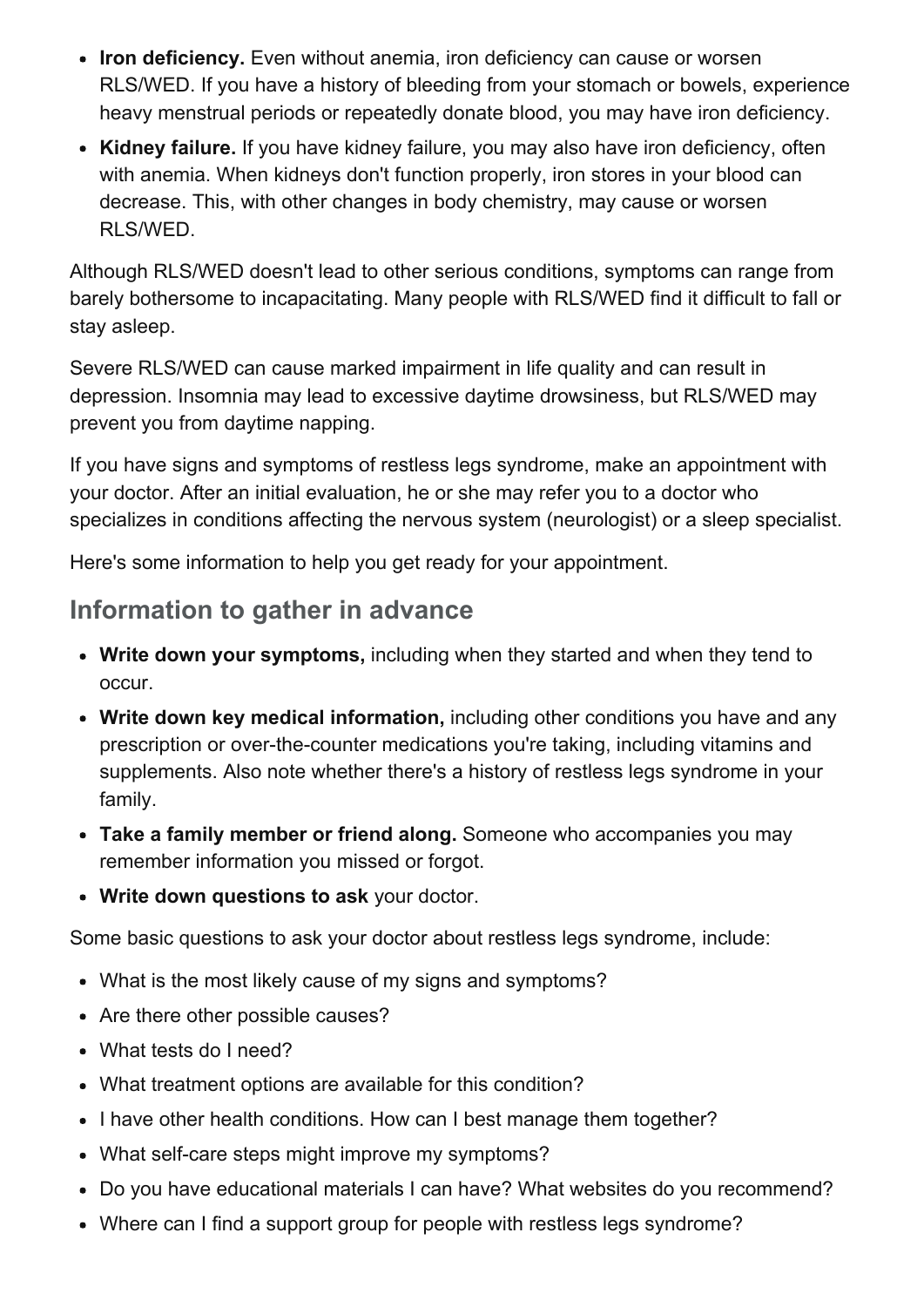## What to expect from your doctor

Your doctor is likely to ask you a number of questions, including:

- Do you get an irresistible urge to move your legs?
- What words describe your symptoms?
- Do your symptoms start while you're sitting or lying down?
- Are your symptoms worse at night?
- Does movement make you feel better?
- Have you been told that you kick, shake or otherwise move your legs while sleeping?
- Do you often have trouble falling or staying asleep?
- Are you tired during the day?
- Does anyone else in your family have restless legs?
- How much caffeine do you have daily?
- What is your typical exercise program?

#### What you can do in the meantime

To ease your symptoms, try:

- Cutting back on or eliminating caffeine, alcohol and tobacco.
- Massaging your legs while soaking in a warm bath.

Your doctor will take your medical history and ask for a description of your symptoms. A diagnosis of RLS/WED is based on the following criteria, established by the International Restless Legs Syndrome Study Group:

- You have a strong, often irresistible urge to move your legs, usually accompanied by uncomfortable sensations typically described as crawling, creeping, cramping, tingling or pulling.
- Your symptoms start or get worse when you're resting, such as sitting or lying down.
- Your symptoms are partially or temporarily relieved by activity, such as walking or stretching.
- Your symptoms are worse at night.
- Symptoms can't be explained solely by another medical or behavioral condition.

Your doctor may conduct a physical and a neurological exam. Blood tests, particularly for iron deficiency, may be ordered to exclude other possible causes for your symptoms.

In addition, your doctor may refer you to a sleep specialist. This may involve an overnight stay at a sleep clinic, where doctors can study your sleep if another sleep disorder such as sleep apnea is suspected. However, a diagnosis of RLS/WED usually doesn't require a sleep study.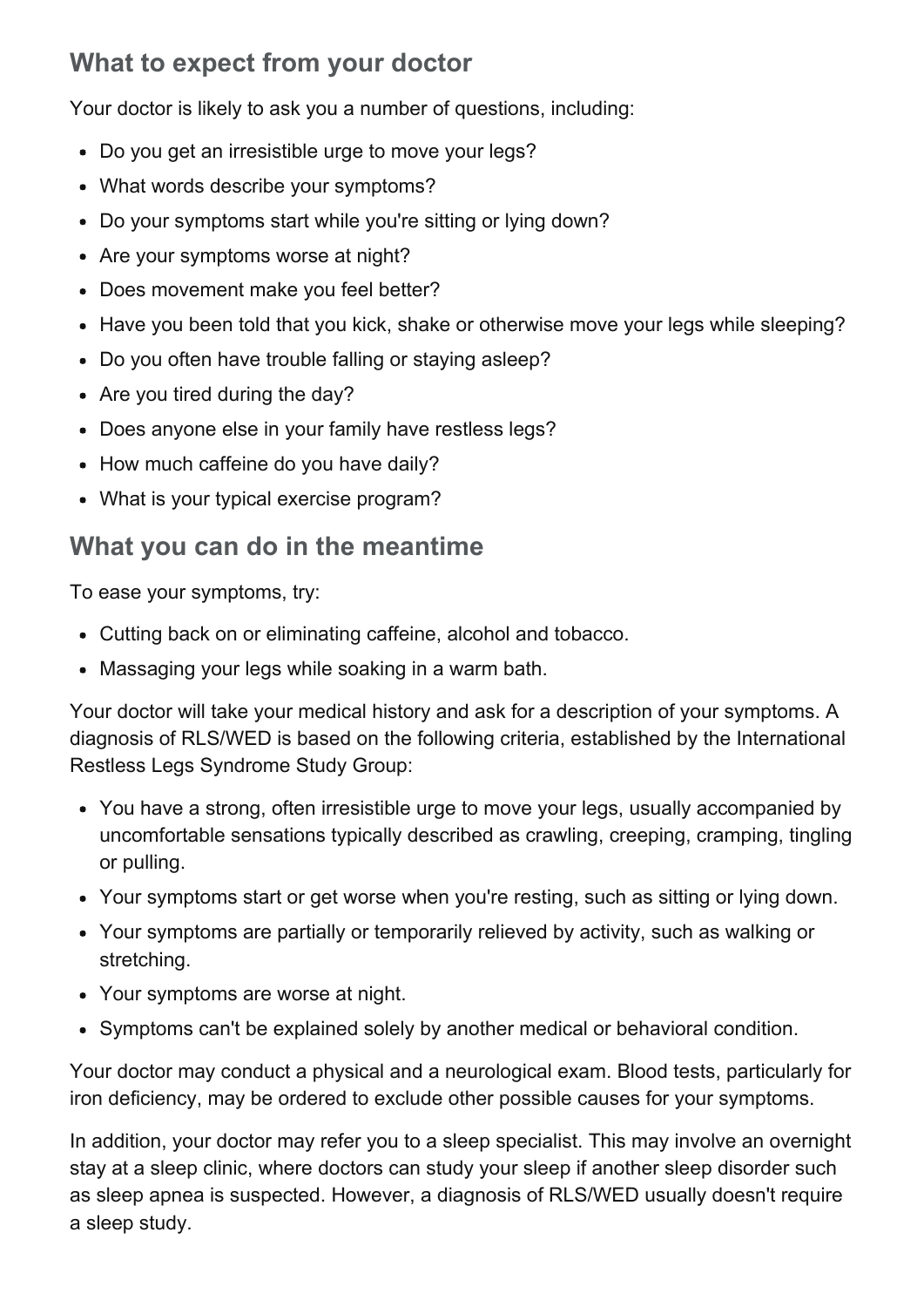Sometimes, treating an underlying condition, such as iron deficiency, greatly relieves symptoms of restless legs syndrome. Correcting an iron deficiency may involve taking iron supplements. However, take iron supplements only with medical supervision and after your doctor has checked your blood-iron level.

If you have RLS/WED without an associated condition, treatment focuses on lifestyle changes, and if those aren't effective, medications.

## Medication therapy

Several prescription medications, most of which were developed to treat other diseases, are available to reduce the restlessness in your legs. These include:

Medications that increase dopamine in the brain. These medications reduce motion in your legs by affecting the level of the chemical messenger dopamine in your brain. Ropinirole (Requip), rotigotine (Neupro) and pramipexole (Mirapex) are approved by the Food and Drug Administration for the treatment of moderate to severe RLS/WED.

Short-term side effects of these medications are usually mild and include nausea, lightheadedness and fatigue. However, they can also cause impulse control disorders, such as compulsive gambling, and daytime sleepiness.

- Drugs affecting calcium channels. Certain medications, such as gabapentin (Neurontin) and pregabalin (Lyrica), work for some people with RLS/WED.
- Opioids. Narcotic medications can relieve mild to severe symptoms, but they may be addicting if used in high doses. Some examples of these medications include codeine, oxycodone (Oxycontin, Roxicodone), combined oxycodone and acetaminophen (Percocet, Roxicet), and combined hydrocodone and acetaminophen (Norco).
- Muscle relaxants and sleep medications. This class of medications, known as benzodiazepines, helps you sleep better at night, but they don't eliminate the leg sensations, and they may cause daytime drowsiness. Commonly used sedatives for RLS/WED include clonazepam (Klonopin), eszopiclone (Lunesta), temazepam (Restoril), zaleplon (Sonata) and zolpidem (Ambien).

It may take several trials for you and your doctor to find the right medication or combination of medications that work best for you.

## Caution about medications

Sometimes dopamine medications that have worked for a while to relieve your RLS/WED become ineffective. Or you notice your symptoms returning earlier in the day. This is called augmentation. Your doctor may substitute another medication to combat the problem.

Most drugs prescribed to treat RLS/WED aren't recommended during pregnancy.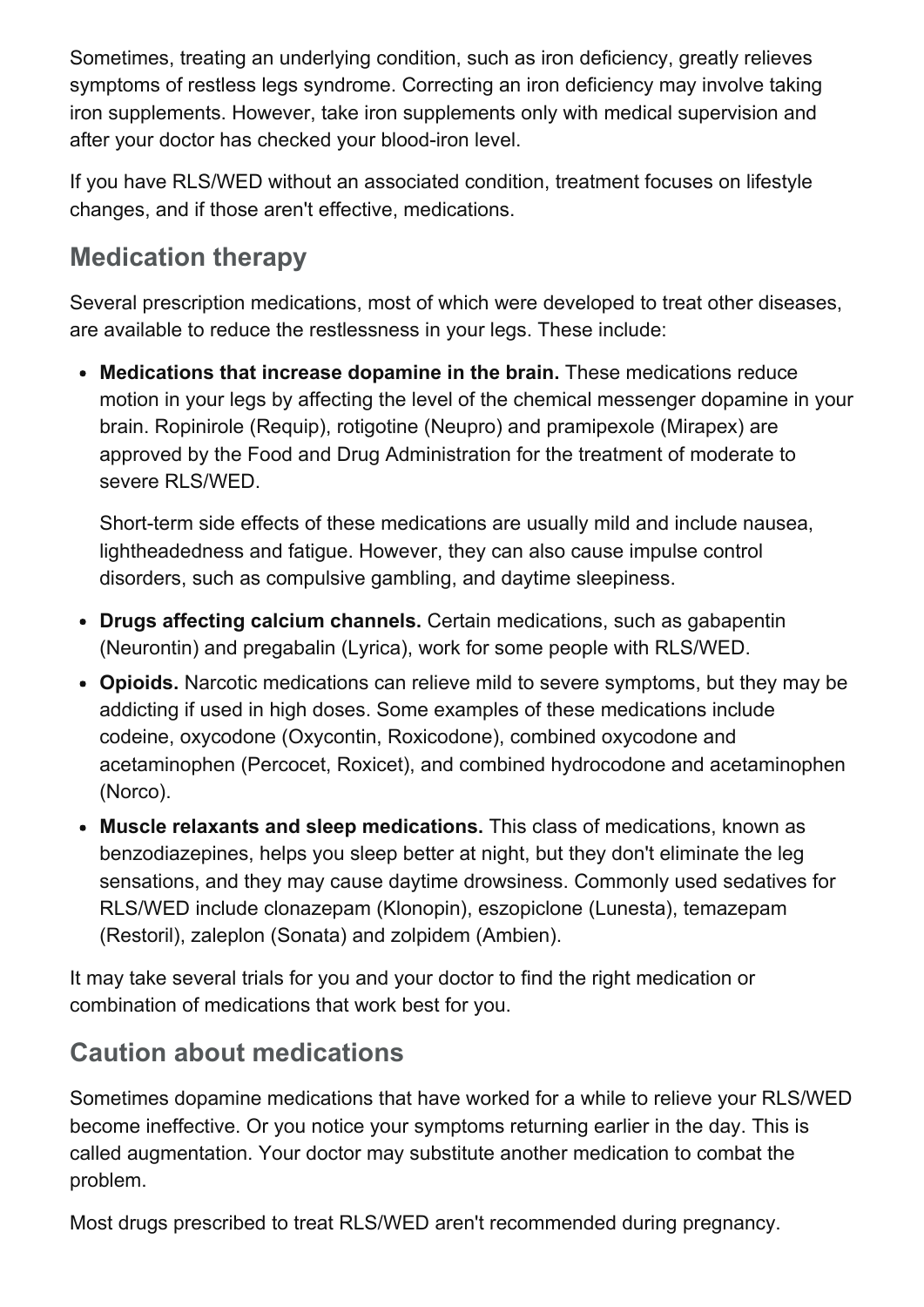Instead, your doctor may recommend self-care techniques to relieve symptoms. However, if the sensations are particularly bothersome during your last trimester, your doctor may approve the use of certain drugs.

Some medications may worsen symptoms of RLS/WED. These include some antidepressants, some antipsychotic medications, some anti-nausea drugs and some cold and allergy medications. Your doctor may recommend that you avoid these medications, if possible. However, if you need to take these medications, talk to your doctor about adding drugs that to help manage your RLS/WED.

Making simple lifestyle changes can help alleviate symptoms of RLS/WED.

- Try baths and massages. Soaking in a warm bath and massaging your legs can relax your muscles.
- Apply warm or cool packs. Use of heat or cold, or alternating use of the two, may lessen your limb sensations.
- Try relaxation techniques, such as meditation or yoga. Stress can aggravate RLS/WED. Learn to relax, especially before bedtime.
- Establish good sleep hygiene. Fatigue tends to worsen symptoms of RLS/WED, so it's important that you practice good sleep hygiene. Ideally, have a cool, quiet, comfortable sleeping environment; go to bed and rise at the same time daily; and get adequate sleep. Some people with RLS/WED find that going to bed later and rising later in the day helps in getting enough sleep.
- Exercise. Getting moderate, regular exercise may relieve symptoms of RLS/WED, but overdoing it or working out too late in the day may intensify symptoms.
- Avoid caffeine. Sometimes cutting back on caffeine may help restless legs. Try to avoid caffeine-containing products, including chocolate and caffeinated beverages, such as coffee, tea and soft drinks, for a few weeks to see if this helps.

RLS/WED is generally a lifelong condition. Living with RLS/WED involves developing coping strategies that work for you, such as:

- Tell others about your condition. Sharing information about RLS/WED will help your family members, friends and co-workers better understand when they see you pacing the halls, standing at the back of the theater, or walking to the water cooler many times throughout the day.
- Don't resist your need for movement. If you attempt to suppress the urge to move, you may find that your symptoms worsen.
- Keep a sleep diary. Keep track of the medications and strategies that help or hinder your battle with RLS/WED, and share this information with your doctor.
- Stretch and massage. Begin and end your day with stretching exercises or gentle massage.
- Seek help. Support groups bring together family members and people with RLS/WED. By participating in a group, your insights not only can help you but also